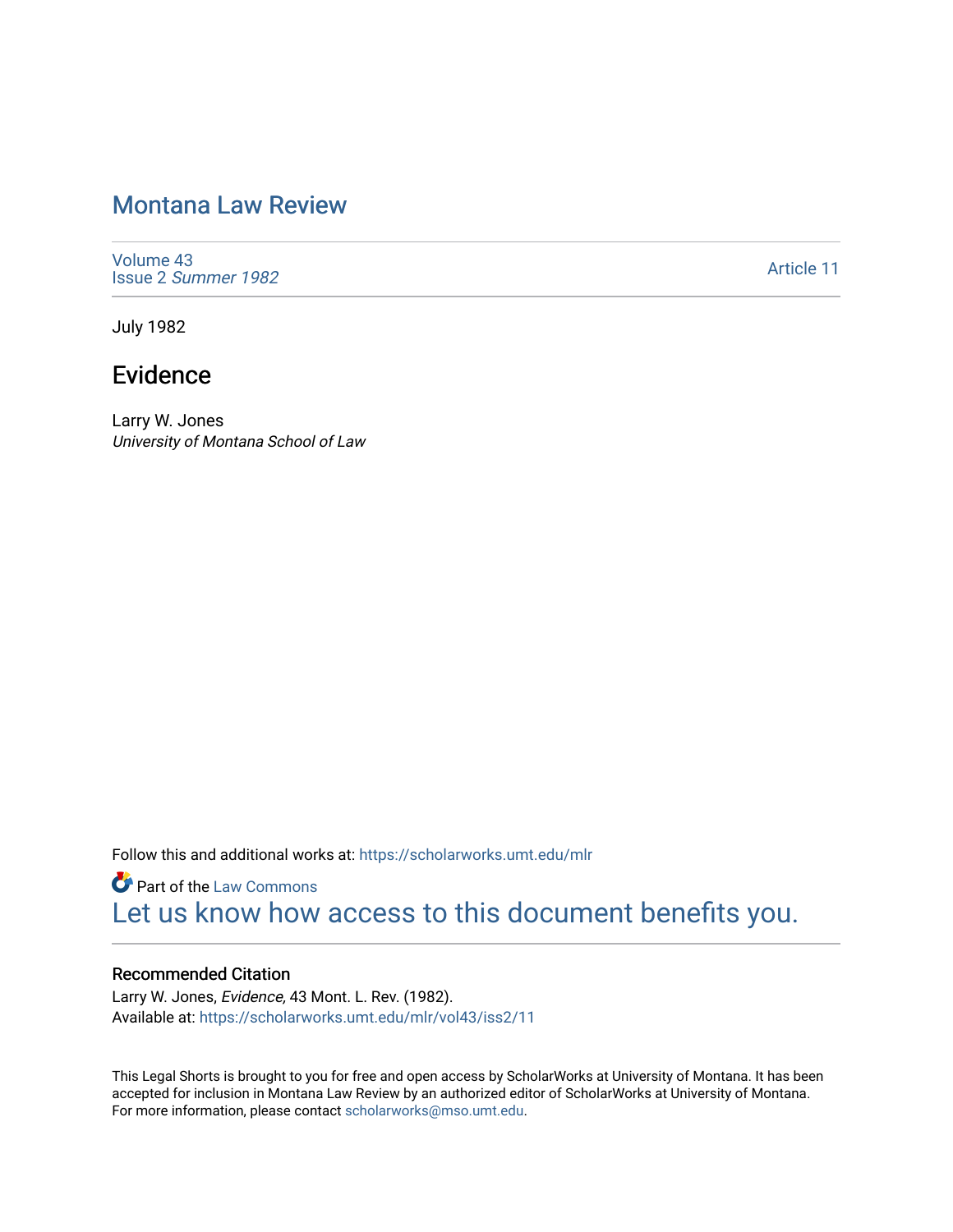## **EVIDENCE**

#### Larry W. Jones

#### **INTRODUCTION**

The scope of the following survey is the Montana Supreme Court's interpretation of the Montana Rules of Evidence in decisions issued from January **1, 1981,** to December **31, 1981.** The author has selected those cases that indicate new trends, major developments or that otherwise are of practical importance to Montana attorneys.

#### I. **COMPLETENESS DOCTRINE: RULE 106**

The Montana Supreme Court in *Spraggins v. Elvidge*<sup>1</sup> held Rule **1062** did not modify Montana parol evidence law.3 The court also affirmed its earlier interpretation, made prior to the adoption of the Rules of Evidence, of the completeness doctrine.4 The doctrine allows an adverse party, after his opponent has introduced

**(1)** an adverse party may require him at that time to introduce any other part of such item or series thereof which ought in fairness to be considered at that time; or

**<sup>1.</sup> -** Mont. **-, 625 P.2d 1151 (1981).**

<sup>2.</sup> **MONT.** R. **EVID. 106** provides:

Remainder of or related acts, writings, or statements.

<sup>(</sup>a) When part of an act, declaration, conversation, writing or recorded statement or series thereof is introduced **by** a party:

<sup>(2)</sup> an adverse party may inquire into or introduce any other part of such item of evidence or series thereof.

**<sup>(</sup>b)** This rule does not limit the right of any party to cross-examine or further develop as part of his case matters covered **by** this rule.

**<sup>3.</sup> MONTANA CODE ANNOTATED** [hereinafter cited as **MCA] §§** 28-2-904, 72-11-304 **(1981);** Leigland v. McGaffick, **135** Mont. **188, 338 P.2d 1037 (1959).**

<sup>4.</sup> State Highway Comm'n v. Churchwell, 146 Mont. **52,** 403 **P.2d 751 (1965),** *construing,* **REVISED CODES OF MONTANA** 1947 [hereinafter cited as R.C.M. 1947] **§** 93-401-11 (forerunner to Rule **106).** <sup>1</sup> Published by ScholarWorks at University of Montana, 1982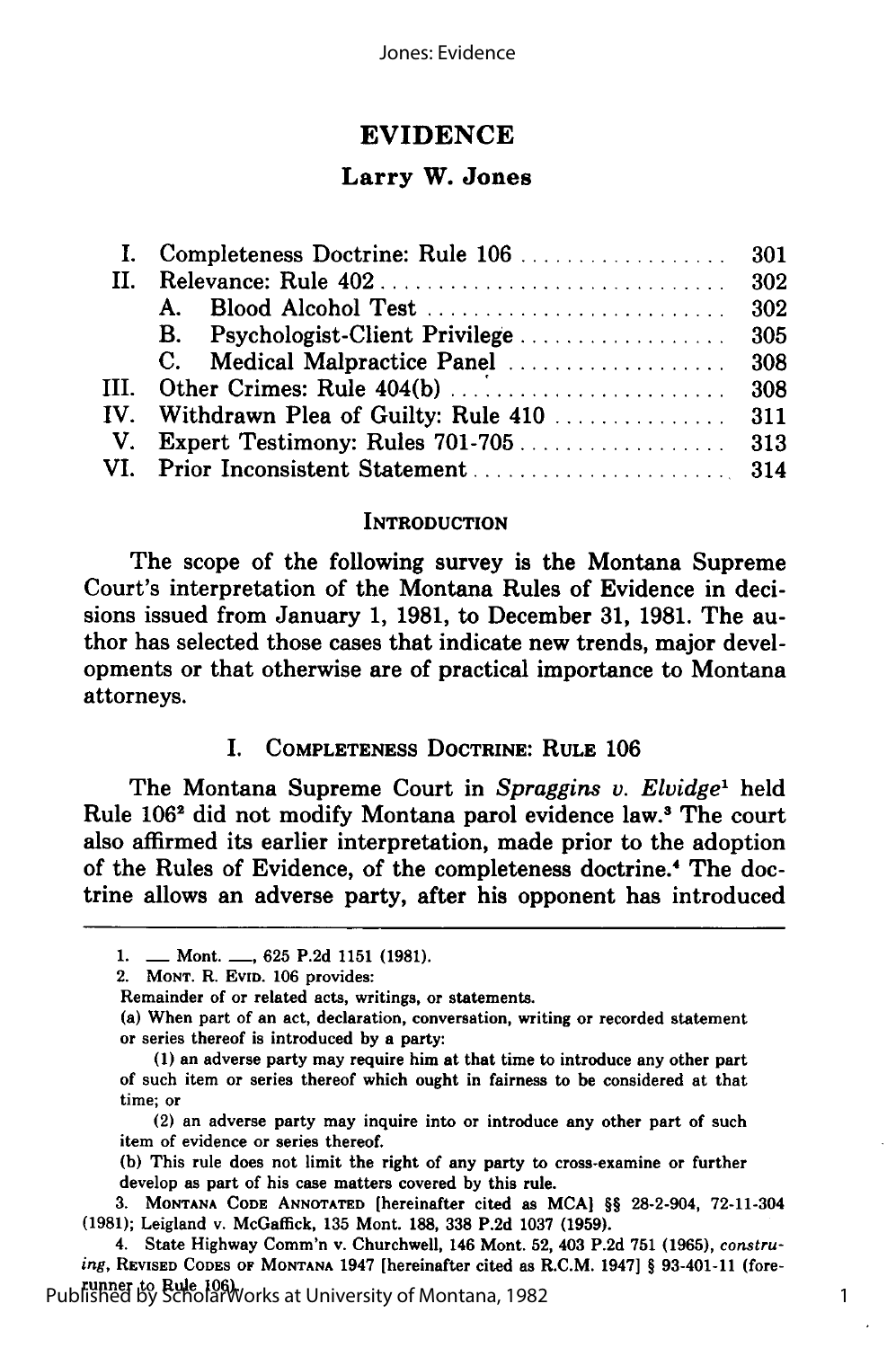into evidence a part of a writing, act, declaration or conversation, to introduce into evidence any part of these items necessary to make them understood in their proper context.<sup>5</sup>

The district court in *Spraggins* allowed the respondent and his wife to testify in a contract dispute about an oral agreement that allegedly preceded their written contract.<sup>6</sup> Relying on Rule **106** and the testimony of the respondent and his wife, the court found that the written contract not only covered the sale of the real property described in the contract, but that it also settled a previous business transaction between the appellant and respondent that was not mentioned in the written contract.<sup>7</sup>

In reversing this finding, the Montana Supreme Court stated that neither party had pleaded that the written contract was imperfect or claimed that it was invalid. Absent one of these claims, parol evidence, according to the court, is inadmissible to vary or alter the terms of a written contract.<sup>8</sup> The court characterized Rule **106** as a "procedural rule" that was never intended to allow a court to admit parol evidence to modify a written contract.<sup>8</sup> Because the respondent had offered all of the writings constituting the contract, Rule **106** was not applicable. *Spraggins* makes clear that, even when Rule **106** is applicable to admit into evidence portions of a written contract omitted **by** a party opponent, it does not independently sanction the admission of parol or extrinsic evidence that varies or alters the terms of the written contract.

#### II. **RELEVANCE: RULE** 402

## **A.** *Blood Alcohol Tests*

In *McAlpine v. Midland Electric Co.,10* the Montana Supreme Court held that laboratory blood analysis reports were admissible into evidence because they were not required or supplemental accident reports, which are inadmissible under Montana Code Annotated [hereinafter cited as **MCA]** § 61-7-114 **(1981).** The court had previously held that this statute made all required accident reports and supplemental reports inadmissible in a civil or criminal trial.<sup>11</sup>

**11.** Morrison v. City of Butte, **150** Mont. **106, 112-13,** 413 **P.2d 79, 82-83 (1967)** (construing R.C.M. 1947 § **32-1213** (Supp. **1977),** current version at **MCA** § 61-7-114 **(1981)).** https://scholarworks.umt.edu/mlr/vol43/iss2/11

**<sup>5.</sup> MONT.** R. **EVID. 106** states the completeness doctrine.

**<sup>6.</sup>** Spraggins, **-** Mont. **-, 625 P.2d** at **1152.**

*<sup>7.</sup> Id.* at **-, 625 P.2d** at **1153.**

**<sup>8.</sup>** *Id.* at **-, 625 P.2d** at **1153-54.**

*<sup>9.</sup> Id.* at **-, 625 P.2d** at **1155.**

**<sup>10. -</sup>** Mont. **-,** 634 **P.2d 1166, 1169 (1981),** (Daly, **J.,** dissenting without opinion) (reversed because of improper jury instruction).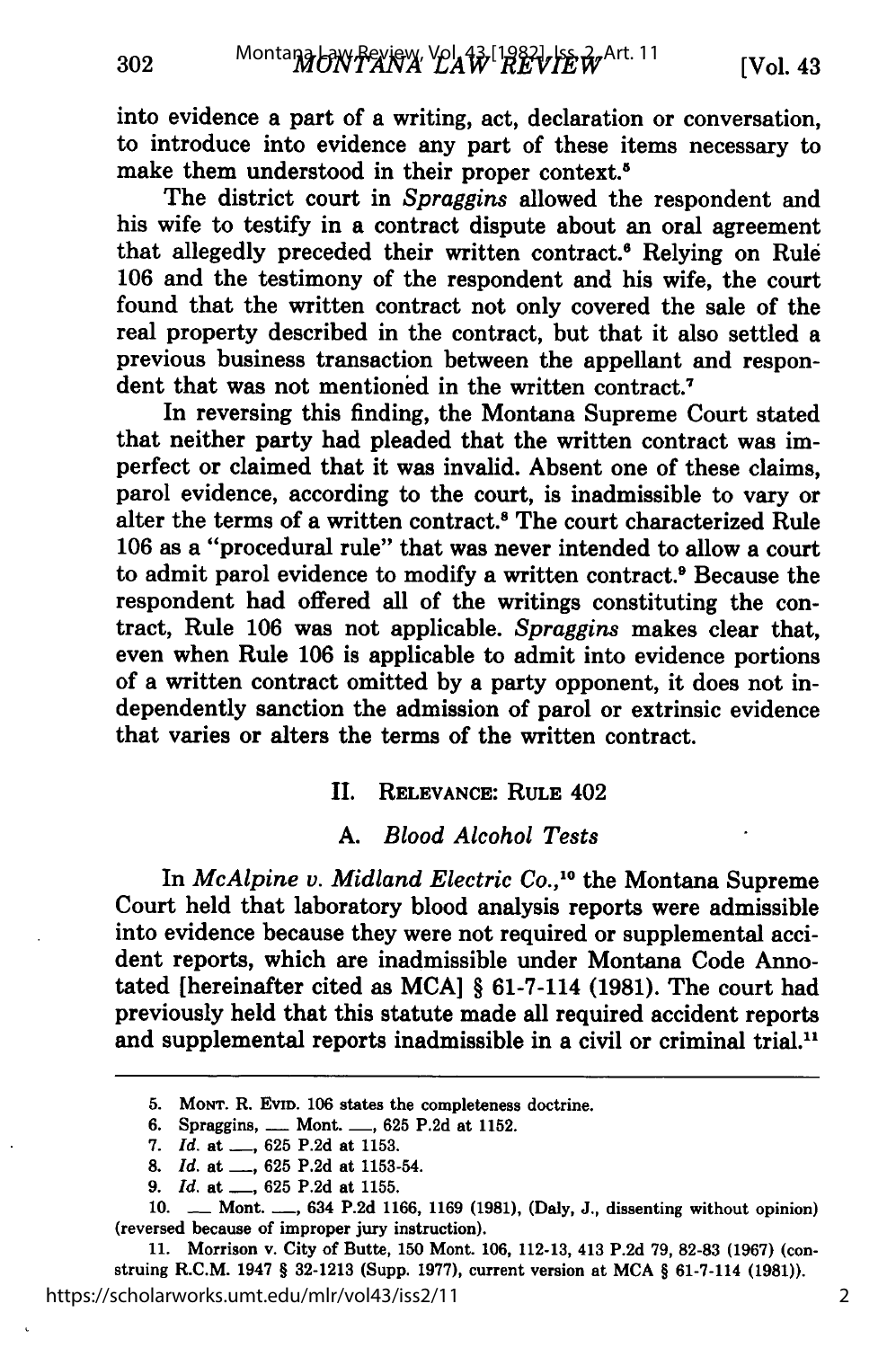*McAlpine* involved a wrongful death action in which the widow of the passenger killed in an automobile accident brought suit against both the owner of a truck and trailer involved in the accident and the State of Montana. The district court admitted into evidence, over appellant's objection, the laboratory blood alcohol analysis reports of appellant's decedent and the driver of the automobile in which he was a passenger.<sup>12</sup> Although the appellant did not base her objection on MCA § 61-7-114 (1981), the court nevertheless considered, on appellant's appeal from a judgment for defendants, whether the laboratory reports were required or supplemental accident reports.

The laboratory reports are not required accident reports, the court concluded, because the laboratory test form stated that giving a blood sample is voluntary.<sup>13</sup> They are not supplemental, the court reasoned, because the Division of Motor Vehicles may not require a driver to file a completed laboratory test form to supplement a prior insufficient accident report.<sup>14</sup> Additionally, the court noted that the form did not indicate it was part of an accident report, and when filled in, it did not suggest that it was part of an accident report.15

The court discussed why information given or discovered in completing an accident report required by the Uniform Accident Reporting  $Act^{16}$  is admissible, even though the contents of a required report 17 are inadmissible under MCA § 61-7-114 **(1981). <sup>1</sup> '** Before the court were two opposing lines of authority. In a Florida case cited by appellant, *Cooper v. State*,<sup>19</sup> the court construed a Florida statute,<sup>20</sup> almost identical to Montana's statute, mandating the confidentiality of required accident reports. There the court

12. McAlpine, <sub>---</sub> Mont. <sub>---</sub>, 634 P.2d at 1168-69. The case report does not indicate on what basis appellant objected.

**13.** *Id.* at **-,** 634 **P.2d** at **1169.**

14. *Id.* (quoting **MCA** *§* **61-7-109(2) (1981)).** The investigating officer did not use the exact blood alcohol figures on the laboratory report to complete his report. *Id.* at  $\_\_\_634$ **P.2d** at **1170.**

**15.** *Id.* at **-,** 634 **P.2d** at **1169.**

**16. MCA** *§§* **61-7-101** through **-117(1981).**

**17. MCA** *§* **61-7-109 (1981)** requires the operators of motor vehicles involved in accidents and investigating officers to complete and submit accident reports to the Division of Motor Vehicles.

**18.** Although an accident report would generally **be** relevant in an action based on a reported accident, **MONT. R. EVID.** 402 makes otherwise relevant evidence inadmissible if its admission is excluded **by** statute. *Cf.* **MONT.** R. **EVID. 803(8)** (investigative reports **by** police are not within public records exception to hearsay rule).

**19. 183** So.2d **269** (Fla. Dist. Ct. **App. 1966).**

20. **FLA. STAT.** *§* **317.171** (current version at **FLA. STAT. ANN.** *§* **316.066** (West **1975** & Supp. **1982)).**

Published by ScholarWorks at University of Montana, 1982

3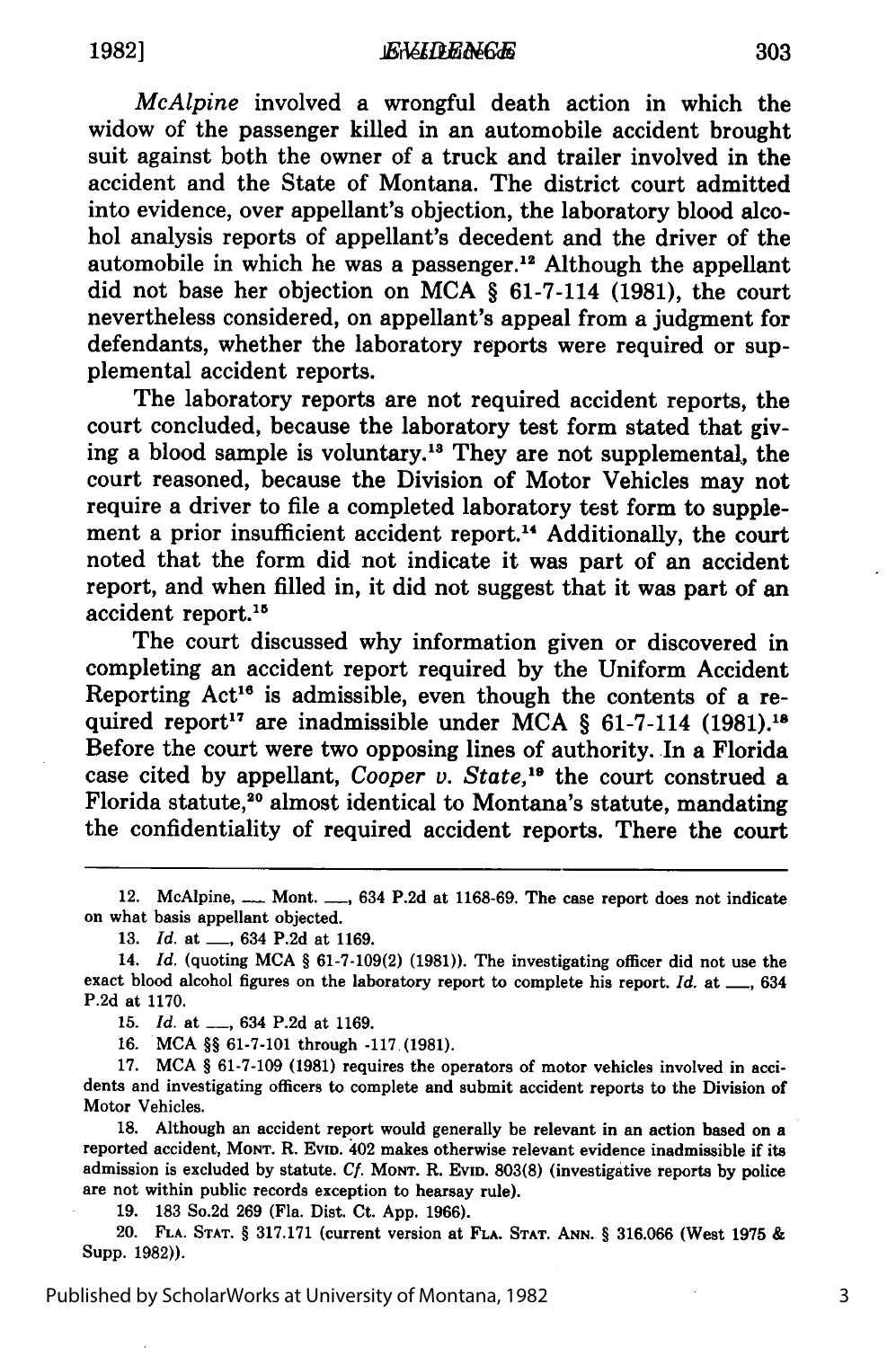held that information obtained to make a required accident report "speak the facts" was inadmissible regardless of the source of that information.<sup>21</sup> The Montana Supreme Court rejected this holding as an improper interpretation of Montana's statute, stating that the logic of the *Cooper* court would "require the exclusion of any information, regardless of its source, which contributed to the completion of a required report."<sup>22</sup> Instead, the court adopted the reasoning in a California case, *Stroud v. Hansen*,<sup>23</sup> in which a California court construed a California statute.<sup>24</sup> almost identical to Montana's statute, mandating the confidentiality of required accident reports. The *Stroud* court held that "'[n]o evidence of the facts that occurred at the time of a vehicular accident is privileged. Only those reports are confidential which are so made **by** [the Code].' **"25**

*McAlpine* promotes two policies. Keeping required accident reports confidential encourages drivers to comply with Montana law.26 Secondly, it does not deny the trier of fact information necessary for an adjudication on the merits, simply because the information found its way into a required report.

Additionally, *McAlpine,* **by** implication, authorizes an investigating officer to testify on the basis of his personal knowledge even if the information that he discloses is also contained in a required or supplemental report.<sup>27</sup> What *McAlpine* leaves unanswered is whether a required or supplemental accident report may be used to refresh the memory of a witness or may be used as a recorded recollection.28

**25.** Stroud, 48 Cal. **App. 2d** at **560,** 120 **P.2d** at 104, *quoted in* McAlpine, **-** Mont. **-,** 634 **P.2d** at **1170.**

**26.** The court recognized this policy in Morrison, **150** Mont. at **113,** 431 **P.2d** at **83.**

**27.** *See* Stroud, 48 Cal. **App. 2d** at **560,** 120 **P.2d** at 104 (testimony **by** investigating officer as to statements of driver involved in accident not part of required report and, therefore, admissible).

**28.** Given the prohibition in **MCA § 61-7-114(3) (1981)** and the requirements of MONT. R. EVID. **612,** arguably a trial court could deny a witness an opportunity to use a required accident report to refresh his memory or the court could strike the testimony of a witness who had used a required accident report to refresh his memory. The California Supreme Court has held that an investigating officer may use a required accident report to refresh his memory. Robinson v. Cable, **55** Cal. **2d** 425, **359 P.2d 929, 11** Cal. Rptr. **377 (1961).**

Additionally, given the prohibition in **MCA § 61-7-114(3) (1981)** and the language in Monr R. Evin. 803(5), one may reasonably argue that a court should not allow a party to use a required accident report as a recorded recollection or allow an adverse party to offer it as an exhibit.

<sup>21.</sup> Cooper, **183** So.2d at **272,** *quoted in* McAlpine, **-** Mont. **-,** 634 **P.2d** at **1169.**

<sup>22.</sup> McAlpine, **-** Mont. **-,** 634 **P.2d** at **1169.**

**<sup>23.</sup>** 48 Cal. **App. 2d 556,** 120 **P.2d** 102 (Cal. Dist. Ct. **App.** 1941).

<sup>24.</sup> **1935** Cal. Stats. ch. **27 § 488** (current version at **CAL. VEH. CODE §§** 20012, **20013** (West **1971 &** Supp. **1981)).**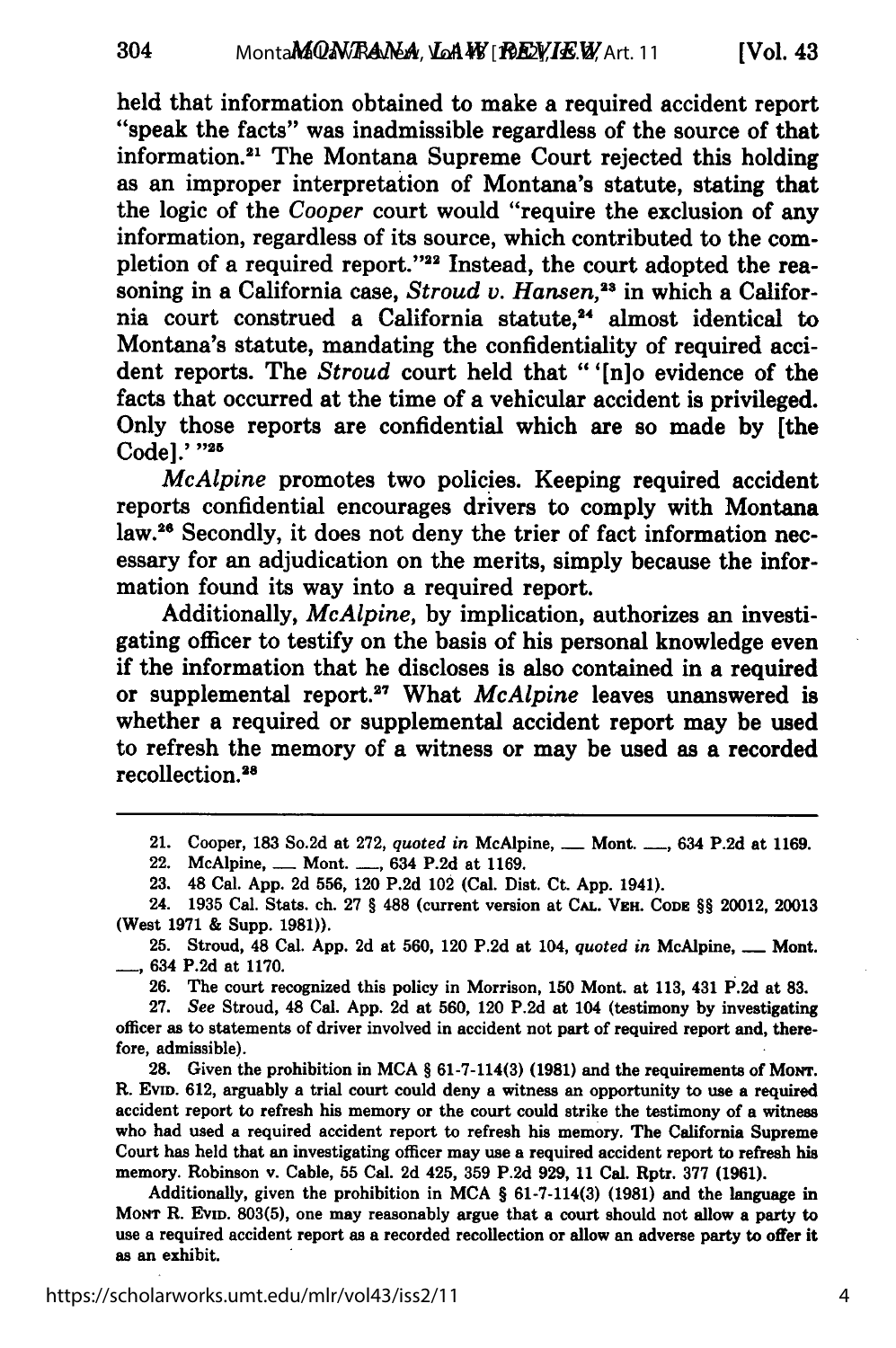In holding that the blood alcohol test results were admissible, the court also clarified the foundation necessary for their admission in a civil trial. 9 The appellant in *McAlpine* argued that the test results lacked a proper foundation because the respondents had not shown that the sampling and testing were done in accordance with the procedures established in the Administrative Rules of Montana.<sup>30</sup> The court held that adherence to these safeguards is not a precondition to the admissibility of blood alcohol test results in a civil case:

Under section 61-8-401, **MCA,** a presumption of being under the influence of alcohol may arise if a defendant's blood alcohol reaches a certain level. This presumption may be used in an effort to convict a person of the charge of driving while intoxicated. **A** criminal defendant is entitled to the procedural safeguards provided **by** the ARM before such a presumption is applied. It does not follow that the same safeguards must be employed when blood test results are used in a civil case.<sup>31</sup>

**A** party seeking to introduce into evidence blood alcohol test results must at a minimum demonstrate that the person who took the blood sample "followed good practice in the field."<sup>32</sup> From Mc-*Alpine* one may reasonably infer that good field practice involves drawing a sample in a way which prevents contamination and dilution and which otherwise ensures a representative sample and a reliable result.<sup>33</sup>

### *B. Psychologist-Client Privilege*

In a case that may prompt further litigation, the Montana Su-

**31.** *Id.* at **-,** 634 **P.2d** at **1171.**

**32.** *Id.*

*See generally* Title, *Police Accident Reports: A Collision Between the California Vehicle and Evidence Codes,* 43 **J. ST.** B. **CAL. 711 (1968).**

**<sup>29.</sup>** Under **MONT.** R. **EVID.** 901(a) a proper foundation *(i.e.,* authentication) is a condition precedent to the admission of evidence and a party proffering evidence satisfies the condition **by** showing that a profferred item is what he claims it to be.

<sup>30.</sup> McAlpine, <u>---</u> Mont. <sub>---</sub>, 634 P.2d at 1170. The procedures referred to are currently codified at **ADMINISTRATIVE RULES OF MONTANA** § **23.3.931.** The procedures are aimed at preventing contamination, dilution or spoilage of the sample, and at ensuring the sample is properly identified.

**<sup>33.</sup>** *Id.* at-, 634 **P.2d** at **1170-71.** *Cf.* Banner v. B.F. Goodrich Co., **150** Mont. 97, 104, 430 **P.2d** 648, **651-52 (1967).** The *Benner* court held the trial court improperly admitted into evidence blood alcohol test results because the tube in which the samples were taken had held, prior to a wash with clear water and soap, formalin and formaldehyde. According to an expert witness, the modified Nicloux test used was a volatility test, which would show a higher alcohol content than actually existed if the formalin or formaldehyde were still present. The gas chromatography test used in *McAlpine* apparently eliminates this problem. McAlpine, **-** Mont. **-,** 634 **P.2d** at **1171.**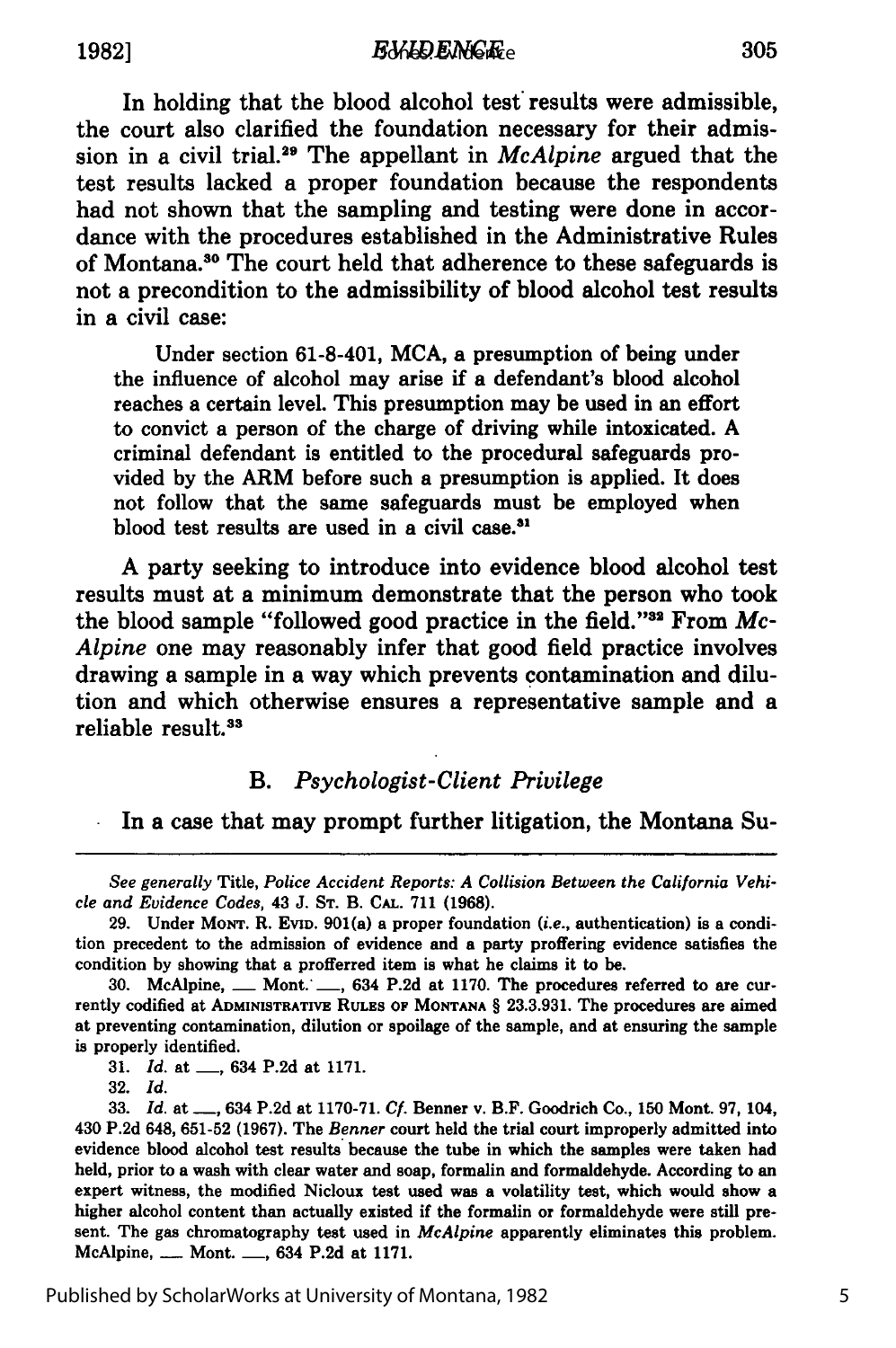preme Court, in *Matter of A.J.S.*,<sup>34</sup> adopted a test for determining the existence of a psychologist-client relationship that will reveal the existence of a statutory psychologist-client privilege.<sup>35</sup> The court effectively abolished the privilege for court-ordered psychological evaluations in abuse, neglect and dependency proceedings.<sup>36</sup>

In *Matter of A.J.S.,* the appellant argued that her motion in limine to exclude the testimony of the psychologist who examined her should have been granted, because her communications with the psychologist were privileged. A psychologist examined her by order of the trial court in an abuse and neglect proceeding. The supreme court held there was no privilege because there was no psychologist-client relationship. The court rejected the appellant's two-part test for the existence of a psychologist-client relationship: trust in the psychologist coupled with an expectation of confidentiality. $37$  The relationship exists, according to the court, only if a person seeks out a psychologist for professional help, and if his communications are aimed at securing professional help. The psychologist-client privilege did not exist because the appellant saw the psychologist by order of the court, and because the communications were directed at evaluating the appellant as part of the abuse and neglect proceeding. <sup>88</sup>

Noting that the appellant and the psychologist had previously communicated in an unrelated matter, the court, in dicta, discussed the psychologist-client privilege as it relates generally to abuse and neglect proceedings.<sup>39</sup> Because the rights of a mother are not absolute and because the best interests and welfare of a child are paramount, a district court, in this type of proceeding, must balance<sup>40</sup> the rights of each. In the instant case, "even assuming *arguendo,* that the previous contacts did establish a psychologist-client relationship, it was yet within the discretion of the dis-

306

<sup>34.</sup> **-** Mont. **-,** 630 P.2d 217 **(1981).**

<sup>35.</sup> MCA § 26-1-807 (1981) provides:

The confidential relations and communications between a psychologist and his client shall be placed on the same basis as provided by law for those between an attorney and his client. Nothing in any act of the legislature shall be construed to require such privileged communications to be disclosed.

<sup>36.</sup> An abuse and neglect proceeding is a civil action **(MCA** § 41-3-401(3) **(1981)),** the purpose of which is to implement the declared policy of the State of Montana "to provide for the protection of children whose health and welfare are or may be adversely affected and further threatened by the conduct of those responsible for their care and protection." **MCA** § 41-3-101(2) **(1981).**

<sup>37.</sup> Matter of A.J.S., **-** Mont. **-,** 630 P.2d at 221.

<sup>38.</sup> *Id.* (citing Bernardi v. Community Hospital Assoc., 166 Colo. 280, 295-96, 443 P.2d 708, 715-16 **(1968)).**

<sup>39.</sup> *Id.*

<sup>40.</sup> *Id.*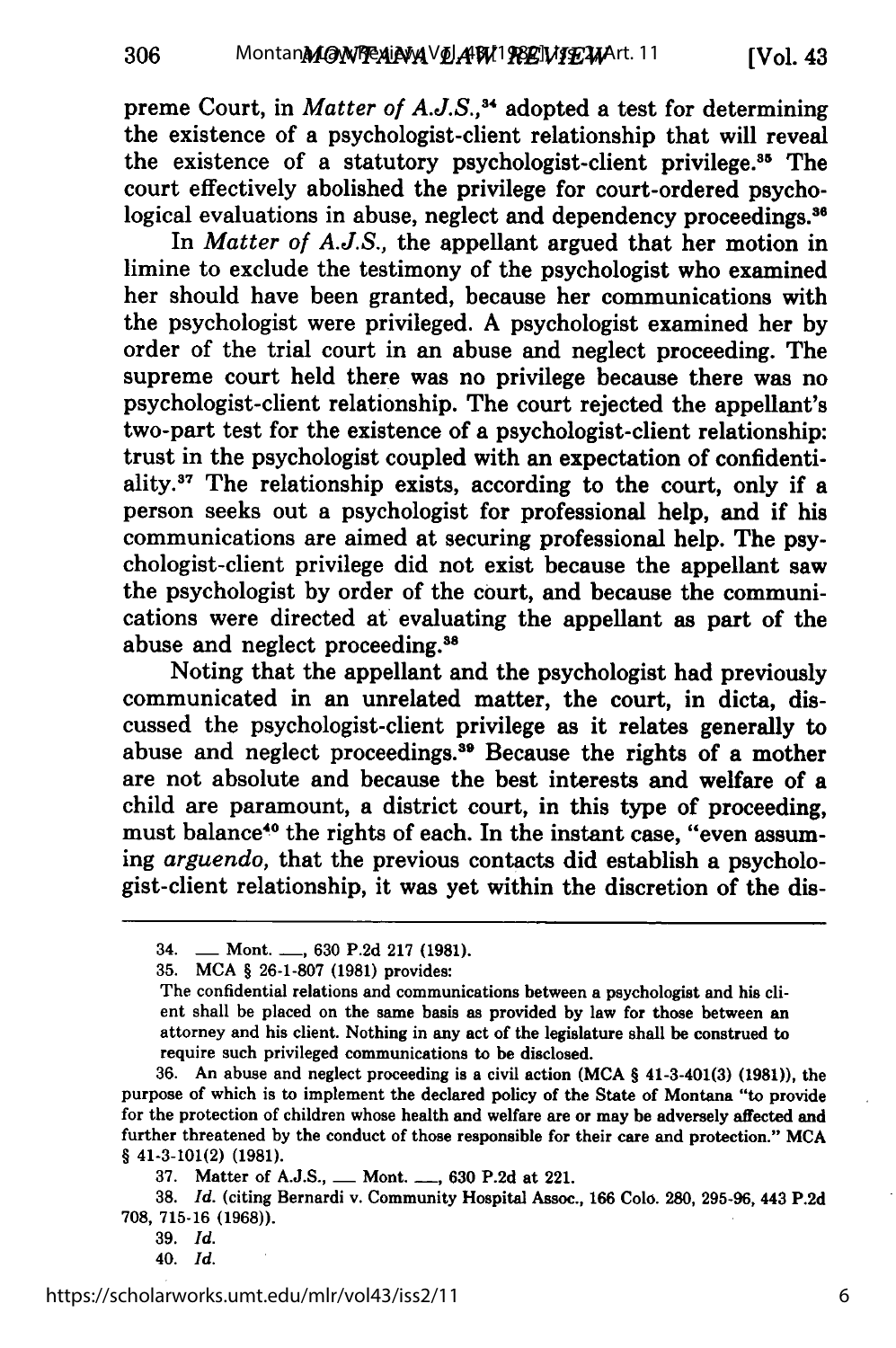trict court to consider the testimony" of the psychologist.<sup>41</sup> This discretionary power, according to the court, arises from a "'court's inherent power to do what is best to protect the welfare of the infant.' "<sup>42</sup> From the supreme court's discussion of the psychologist-client privilege in an abuse and neglect proceeding, it appears that the legislature is powerless<sup>43</sup> to keep court-ordered, psychologist-client communications confidential, when those communications are relevant to this type of proceeding.<sup>44</sup>

The court refused to decide on appeal the question of whether the admission into evidence of the psychologist's testimony violated the appellant's constitutional right of privacy,<sup>45</sup> because the appellant failed to raise the issue in district court.<sup>46</sup> Only further litigation can reveal whether some form of psychologist-client privilege, albeit under the guise of a constitutional right of privacy, exists in abuse and neglect proceedings. Only the constitutional claim remains as a possible means **by** which a person may successfully exclude the testimony of his psychologist, regarding the results of a court-ordered evaluation in an abuse and neglect proceeding.

42. *Id.* (quoting People v. Fitzgerald, 40 Misc. **2d 966,** 224 **N.Y.S. 2d** 441, 442 (N.Y. Sup. Ct. **1968)).** In invoking the inherent power of a court to protect the welfare of a youth, the *Fitzgerald* court relied on People *ex rel.* Fields v. Kaufmann, **9 A.D. 2d 375, 193 N.Y.S. 2d 789** (N.Y. **App.** Div. **1959).**

43. Not only is the legislature powerless, it is apparently also unwilling to keep psychologist-client communications confidential when the client is a child in an abuse, neglect or dependency proceeding. **MCA** *§* 41-3-404(3) **(1981);** *see generally* **MCA** *§§* 42-3-204(1), **50-16-314 (1),** (2)(c), **(d) (1981).**

44. **MCA** *§* 41-3-403(1)(a), **(2)(b) (1981)** authorizes a court, once a county attorney files a petition for protective services and temporary investigative authority **(MCA** *§* 41-3- 402 **(1981)),** to order a parent to submit to a psychological evaluation.

Additionally, because the Rules of Civil Procedure, except where modified **by** statute, apply in an abuse and neglect proceeding **(MCA** *§* 41-3-401(3) **(1981)),** and because a parent is a party in this type of proceeding **(MCA §** 41-3-401(4), **(5) (1981)),** the party filing the petition alleging abuse and neglect arguably could frame the petition in a way that places the mental condition of the parent in controversy and then move the court under Mown. R. Civ. P. 35 for a mental examination of the parent.

Using either or both of these tactics, a moving party could try to force a parent to undergo a psychological evaluation and then have the psychologist testify against the parent.

45. **MONT. CONST.** art. II, *§* **10** provides: "Right of privacy. The right of individual privacy is essential to the well-being of a free society and shall not be infringed without the showing of a compelling state interest."

46. Matter of **A.J.S., -** Mont. **-, 630 P.2d** at 221-22. Published by ScholarWorks at University of Montana, 1982

<sup>41.</sup> *Id.* It is unclear whether a court could consider the testimony of a psychologist who had a psychologist-client relationship with a party *and* who had not also examined the party at court order. But the language in *Matter of A.J.S.* arguably permits this.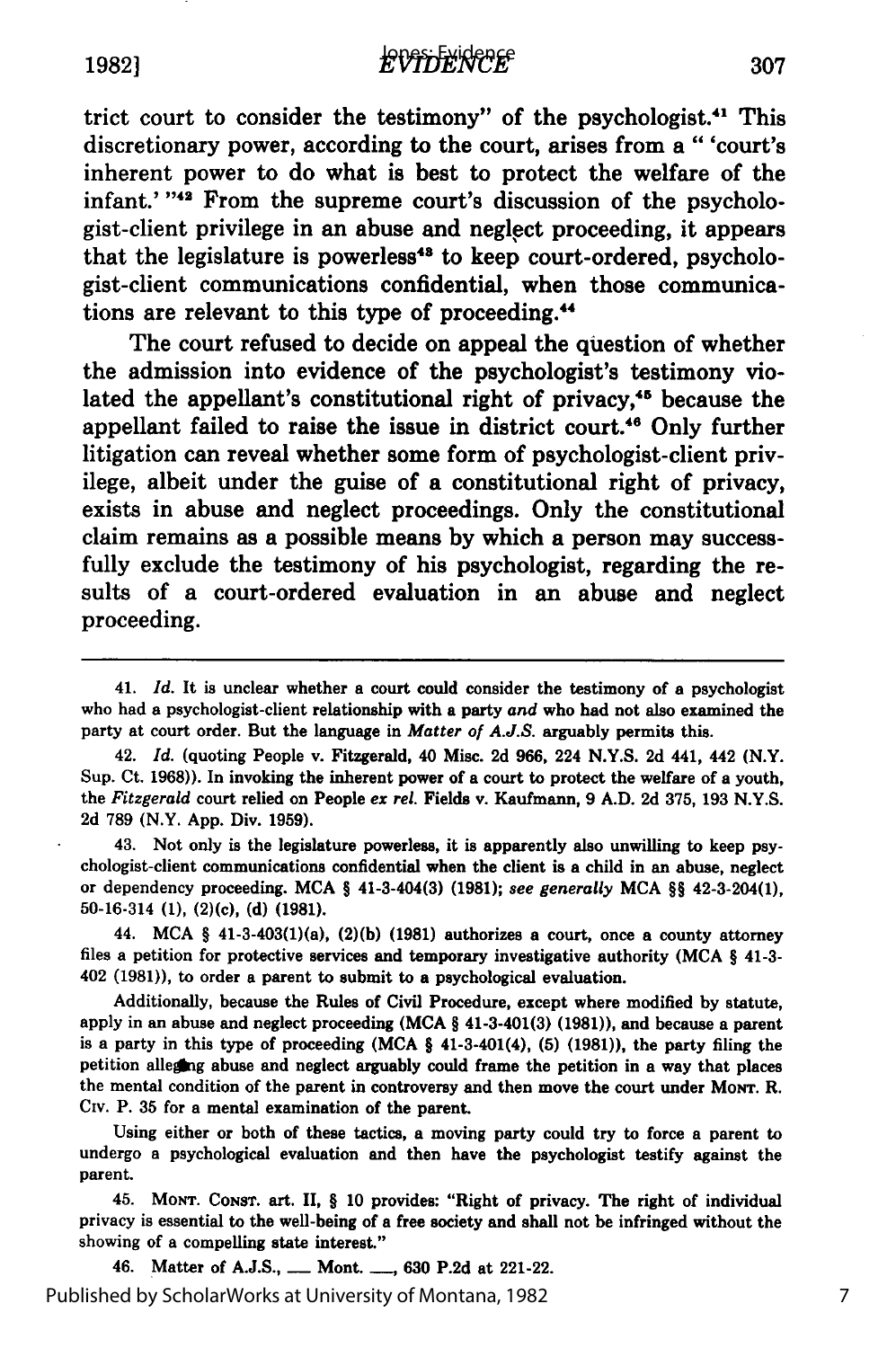## *C. Medical Malpractice Panel*

The Montana Supreme Court struck down a statutory exception to the admission of relevant evidence in a decision which upheld the constitutionality of the Montana Medical Malpractice Panel Act.<sup>47</sup> In *Linder v. Smith*,<sup>48</sup> the plaintiff, in an original proceeding before the court, sought a declaratory judgment regarding the constitutionality of the Act.49 The panel created by the Act screens claims of medical malpractice and makes a preliminary evaluation of the merits of a claim; it then tries to encourage the parties to reach a settlement.<sup>50</sup> To accomplish this two-fold purpose, the panel is authorized to conduct hearings.51 Prior to *Linder,* under MCA § 27-6-704(2) (1981), the statement of any person made during a hearing could not later be used for impeachment.<sup>52</sup> To uphold the constitutionality of the Act, the court had to sever this statutory exception to the admissibility of otherwise relevant evidence.<sup>53</sup> The court held "[i]t is fundamental to our adversarial system that litigants retain the right to impeach the sworn testimony of a witness testifying against them."<sup>54</sup> Without this right, it is unlikely, the court reasoned, that a litigant can get a full and fair hearing in court.

#### III. OTHER CRIMES: RULE 404(b)

The Montana Supreme Court continued to follow the substantive limitations and procedural requirements it imposed in *State v. Just*<sup>55</sup> on the admissibility, in a criminal proceeding, of evidence of other crimes.56 The *Just* limitations permit the admission of evidence of another crime only if it: (1) is similar to the crime

No statement made by any person during a hearing before the panel may be used as impeaching evidence in court. The decision of the medical review panel is not admissible as evidence in any action subsequently brought in any court of law. *See* **MONT.** R. EvID. **801(d)(1).**

308

**56. MONT.** R. **EvID.** 404(b) provides:

Evidence of other crimes, wrongs or acts is not admissible to prove the character of a person in order to show that he acted in conformity therewith. It may, however, be admissible for other purposes, such as proof of motive, opportunity, intent, preparation, plan, knowledge, identity, or absence of mistake or accident.

<sup>47.</sup> MCA §§ 27-6-101 through -704 (1981).

<sup>48.</sup> **-** Mont. **-,** 629 P.2d 1187 (1981).

<sup>49.</sup> *Id.* at <sub>-</sub>, 629 P.2d at 1188-89. The plaintiff alleged nine constitutional violations.

<sup>50.</sup> MCA § 27-6-102 (1981).

<sup>51.</sup> **MCA** *§§* 27-6-501 through -503 **(1981).**

<sup>52.</sup> **MCA** *§* 27-6-704(2) **(1981)** provides:

**<sup>53.</sup>** Linder, \_\_ Mont. **-, 629 P.2d** at **1192.**

<sup>54.</sup> *Id.*

<sup>55.</sup> **-** Mont. **-,** 602 P.2d 957, 961-64 (1979).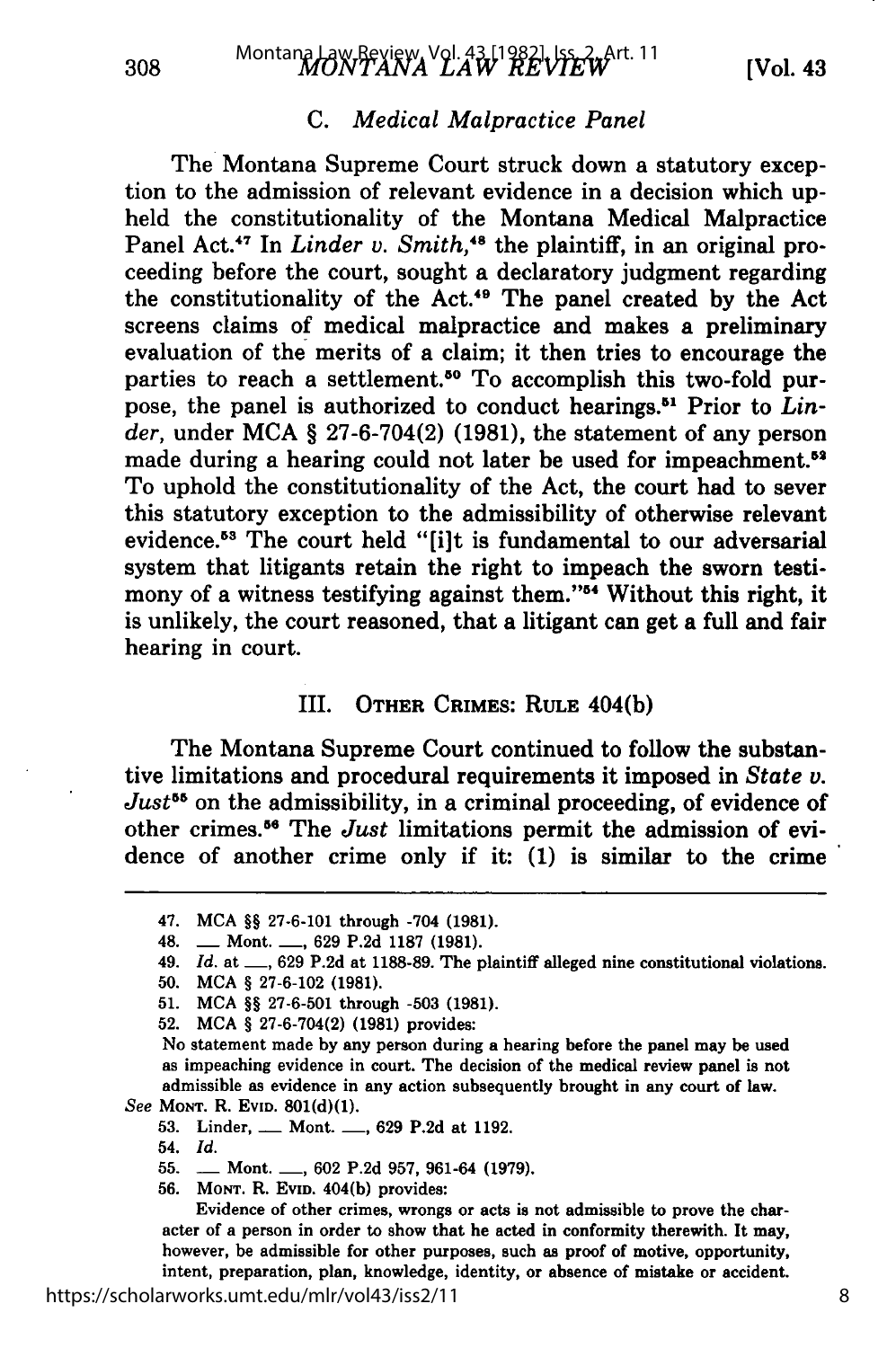charged, (2) is near in time to the crime charged, **(3)** tends to establish a common scheme, plan or system, and (4) does not create a prejudicial effect which outweighs its probative value.<sup>87</sup> The *Just* court's procedural requirements mandate notice to a defendant that evidence of another crime will be introduced and an explanation to a jury of the limited purpose of the evidence.<sup>58</sup>

In *State v. Wurtz*<sup>59</sup> the appellant was charged with intimidation.<sup>60</sup> During his trial the district court admitted into evidence the testimony of a woman who had been the victim of a prior and unrelated sexual assault by the appellant.<sup>61</sup> The intimidation victim testified that the appellant made obscene and intimidating comments as he pursued her in his car. The assault victim testified that, prior to the assault, the appellant had made obscene comments and a suggestive gesture while pursuing her in his car.

The court, applying the *Just* limitations, held the testimony of the assault victim was admissible to prove motive, intent and a common scheme.<sup>62</sup> Noting that the incidents were similar and not commonplace,<sup>63</sup> the court stated that the nine months between incidents did not make the assault too remote in time, and that the prejudicial effect of the testimony was sufficiently reduced by the district court's compliance with the *Just* procedural requirements.<sup>64</sup>

Because the other crime testimony admitted in *Wurtz* dealt with sexual assault, a crime different in kind from the crime with which the appellant was charged (intimidation), *Wurtz* may signal the court's willingness to apply the *Just* limitations more liberally in favor of allowing the admission of evidence of other crimes.<sup>65</sup> At the same time, *Wurtz* continues the court's practice of applying the *Just* similarity limitation on the basis of the particular facts of each case.<sup>66</sup>

61. *Id.* In an unrelated and prior case the appellant pleaded guilty to sexual assault. 62. *Id.* **at \_\_,** 636 P.2d at 251.

63. *Id.* **Cf.** State v. Hansen, **-** Mont. *-.,* 608 P.2d 1083, 1085-86 (1980) (alleged twisting of rape victim's thumb against her wrist to force intercourse not distinctive enough to remove it from events common to rape).

64. *Id.*

65. *See generally* Survey, *Montana Supreme Court Survey of 1981 Civil Procedure and Evidence,* 42 MoNT. L. **REv.** 343, 356-58 (1981) [hereinafter cited as Survey].

66. One may reasonably anticipate that, as the court continues to construe Rule 404(b), it will develop a catalogue of features common to the commission of certain crimes as well as a rogues gallery of offenders whose flair for the distinctive places them within the Published by ScholarWorks at University of Montana, 1982

**<sup>57.</sup>** Just, **-** Mont. **-, 602 P.2d** at **961.**

**<sup>58.</sup>** *Id.* at **-, 602 P.2d** at 962-64.

**<sup>59.</sup> -** Mont. **-, 636 P.2d** 246 **(1981)** (Morrison, Shea, **J.J.,** dissenting).

**<sup>60.</sup>** *Id.* at **-\_, 636 P.2d** at 248. The *Wurtz* court upheld the constitutionality of **MCA** § <sup>4</sup> 5-5-203(1)(c) (1981).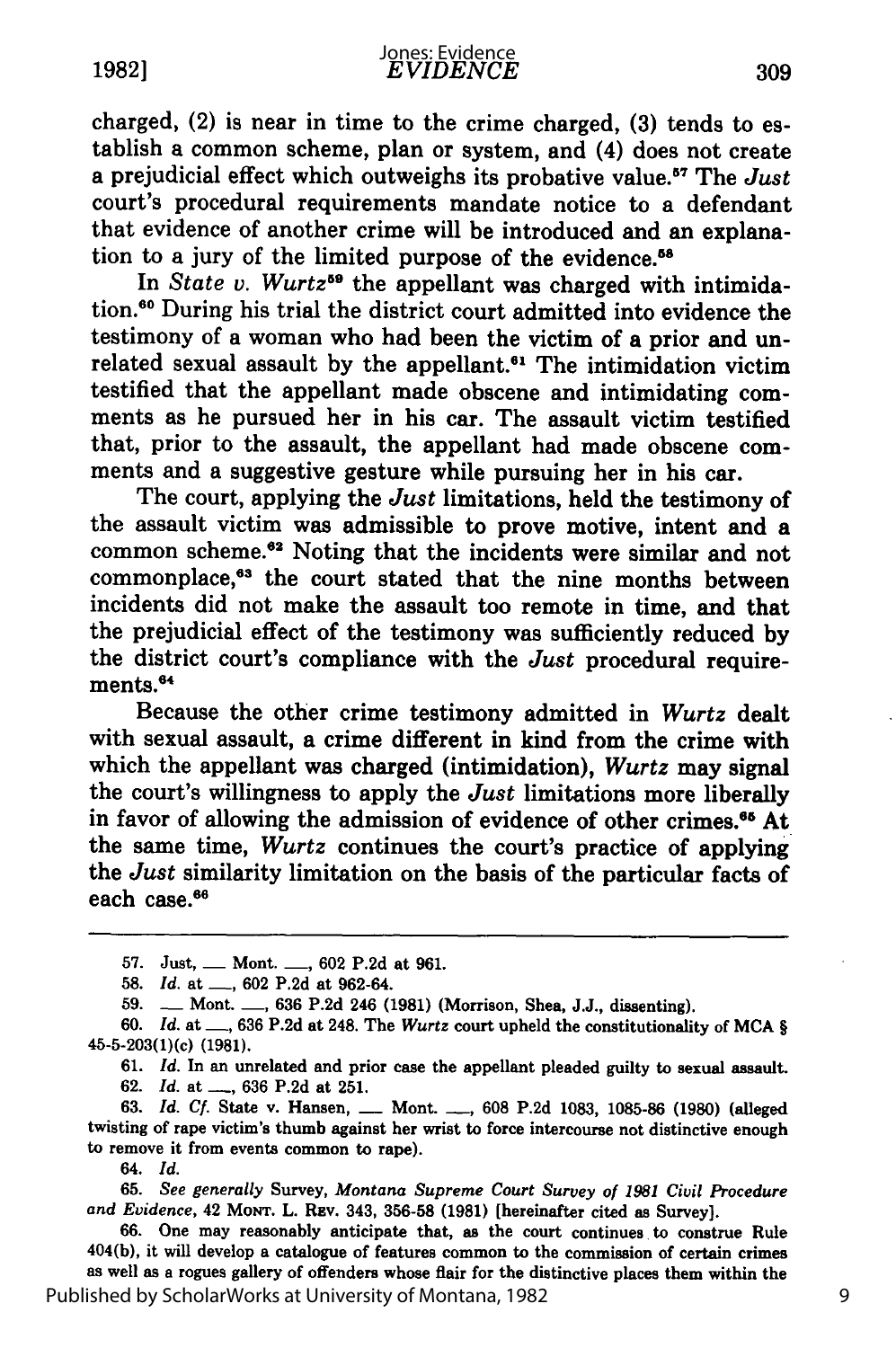The *Wurtz* court also approved a slight departure from a procedural requirement it had mandated in *Just.6 <sup>7</sup>*The prosecution in *Wurtz* notified the appellant, before trial, that it would introduce evidence of another crime to prove motive, intent of common scheme or plan,<sup>68</sup> but the court instructed the jury that it could consider this evidence as proof of identity, motive or intent. The purpose behind the notice requirement is to prevent surprise; the court held that the appellant was neither surprised nor prejudiced, because having raised the defense of alibi he had put the identity of the perpetrator at issue.<sup>69</sup>

*State v. Casagranda70* contains another example of evidence of "other wrongs" under Rule  $404(b)^{71}$  and illustrates a situation in which a defense counsel does not waive his right to object to the admission of evidence of other wrongs, even though it was the defense counsel's questioning of a prosecution witness that elicited the evidence of other wrongs.

During the appellant's trial for aggravated burglary, the appellant's counsel on cross-examination asked the investigating officer if he found anything in his search of the appellant's apartment that connected him to the burglary *(i.e., "fruits of the crime")*.<sup>72</sup> The officer testified that he found a pharmaceutical bottle similar to the ones used at the burglarized pharmacy.78 Additional questioning of the officer and the pharmacy owner revealed that the bottle could not be directly connected with the burglarized pharmacy.<sup>74</sup> On redirect examination, the pharmacy owner testified that the type of bottle in question was only used to store narcotic substances and was not the type in which prescriptions were dispensed.75 Over the objection of the appellant, the district court admitted into evidence the pharmaceutical bottle found in the appellant's apartment and, for demonstrative purposes, another

310

- **68.** Wurtz, **-** Mont. **, 636 P.2d** at **252.**
- **69.** *Id.*
- **70. -** Mont. **-, 637 P.2d 826 (1981).**
- **71.** *See supra* note **56.**
- **72.** Casagranda, **-** Mont. **-, 637 P.2d** at **827.**
- **73.** *Id.*
- 74. *Id.* at \_\_, 637 P.2d at 827-28.
- **75.** *Id.* at **-, 637 P.2d** at **828.**

https://scholarworks.umt.edu/mlr/vol43/iss2/11

reach of Rule 404(b).

<sup>67.</sup> The *Just* court, **-** Mont. **-,** 602 P.2d at 963-64, stated:

Evidence of other crimes may not be received unless there has been notice to the defendant that such evidence is to be introduced.. .. Additionally, the notice to the defendant shall include a statement as to the purposes for which such evidence is to be admitted.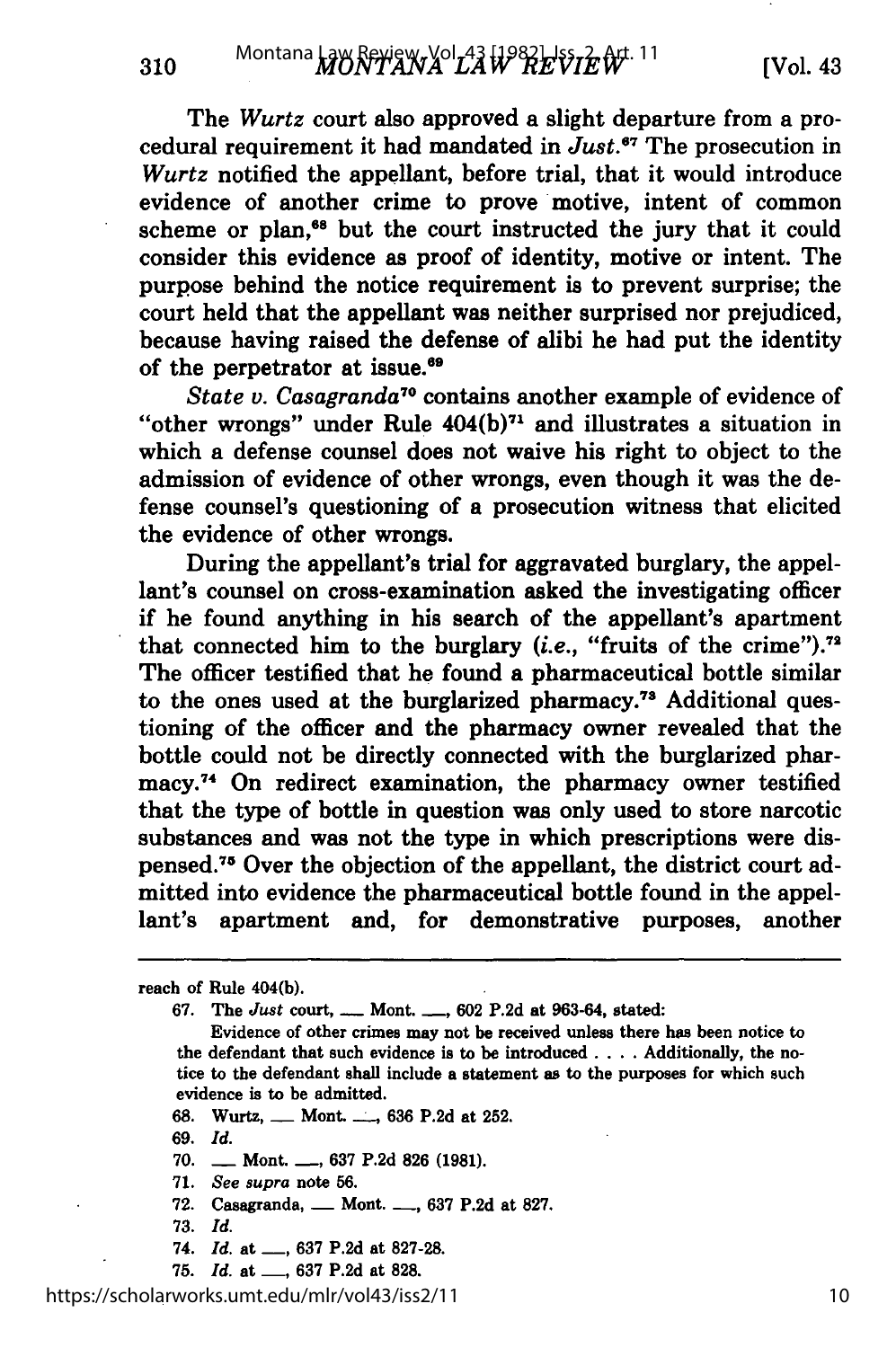identical to it.<sup>76</sup>

The court reasoned that the bottle from the appellant's apartment and the testimony concerning it were evidence of other wrongs or acts, because the jury could infer from this evidence that the bottle was used for narcotics and that the appellant had illegally obtained it.<sup>77</sup> For this reason, admission of the bottles was "severely prejudicial." The court never explicitly held that the bottles and testimony concerning them were inadmissible. Because the court also found that the testimony of the appellant's alleged accomplice was insufficiently corroborated by other evidence, it is unclear if the court reversed and dismissed the charges because of the improperly admitted evidence, the lack of corroboration, or both.

Although it was appellant's cross-examination that first broached the issue of the pharmaceutical bottle, the appellant was not estopped from alleging, as error, the admission of the bottles for two reasons: **(1)** the investigating officer's response was "unsolicited" and (2) appellant's subsequent questioning of the officer and the pharmacist was directed at explaining the matter raised in the unsolicited answer. $78$ 

## IV. **WITHDRAWN PLEA OF GUILTY: RULE** 410

Construing for the first time Rule 410,79 which governs the admissibility of a withdrawn plea of guilty, the Montana Supreme Court followed both the express language of the rule and the Commission Comment explaining it. The appellant in *State v. Han*sen<sup>80</sup> had entered a guilty plea to a charge of sexual intercourse

The Montana rule differs from the federal rule in that it does not expressly require as a precondition to admissibility that a plea of guilty have been made under oath and in the presence of counsel. **MONT.** R. **EVID.** 410, Commission Comment.

**80. -** Mont. **-, 633 P.2d** 1202 **(1981).**

**<sup>76.</sup>** *Id.* at **-, 637 P.2d** at **828-29.**

**<sup>77.</sup>** *Id.* The court treated the evidence as character evidence, although it did not expressly characterize the evidence in this way.

**<sup>78.</sup>** *Id.* (citing State v. Tiedemann, **139** Mont. 237, 243, 245, **362 P.2d** 529, 532-33 **(1961);** State v. Rivers, **133** Mont. **129,** 135, **320 P.2d** 1004, **1007 (1958)).**

**<sup>79.</sup>** Morr. R. **EvID.** 410 provides:

Evidence of a plea of guilty, later withdrawn, or a plea of **nolo** contendere, or of an offer to plead guilty or **nolo** contendere to the crime charged or any other crime, or of statements made in connection with any of the foregoing pleas or offers, is not admissible in any civil or criminal action, case, or proceeding against the person who made the plea or offer. This rule shall not apply to the introduction of voluntary and reliable statements made in court on the record in connection with any of the foregoing pleas or offers where offered for impeachment purposes or in a subsequent prosecution of the declarant for perjury or false statement.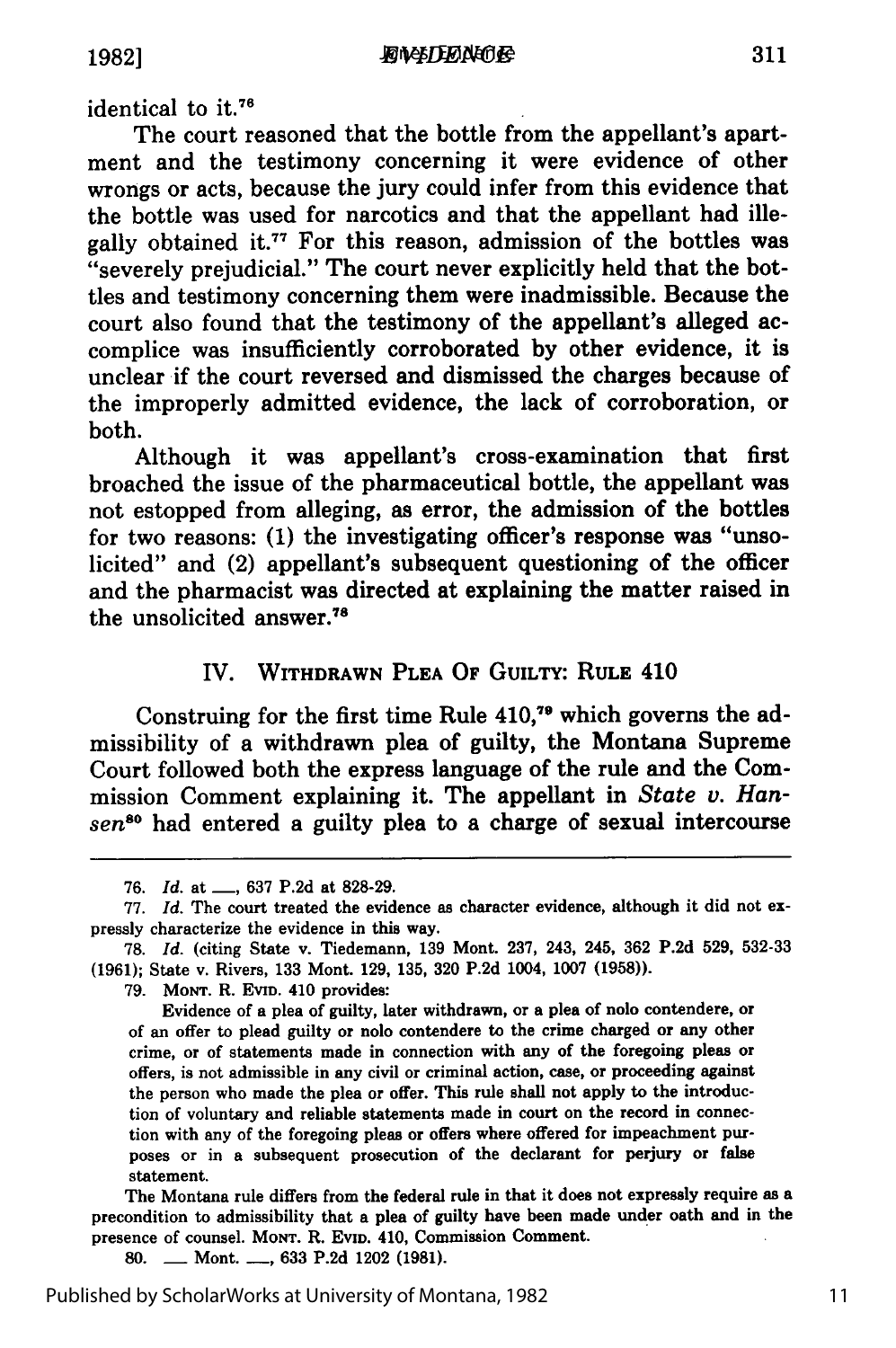without consent, which the district court later withdrew after the appellant, according to the presentence investigation report, denied having sexual intercourse with the complaining witness.<sup>81</sup> At the subsequent trial, the appellant testified he did not, without consent, have sexual intercourse with the complaining witness; the prosecution then introduced into evidence statements made **by** the appellant at the prior proceeding.<sup>82</sup>

Noting that these statements were introduced for impeachment purposes, the court then adopted standards for determining whether, under Rule 410, the appellant's prior statements were "voluntary and reliable."83 Statements made in connection with a prior plea of guilty are "voluntary and reliable" and therefore admissible only if they are not compelled **by** threats, violence, direct or indirect promises or improper influence.<sup>84</sup> As evidence that these standards were not violated, the court cited the trial judge's explanation<sup>85</sup> to the appellant of his right to a trial, of the charge against him,<sup>86</sup> including lesser included offenses,<sup>87</sup> and of the maximum possible sentence he could receive. In holding the appellant's prior statements admissible,<sup>88</sup> the court in effect adopted a "totality of the circumstances" test to determine voluntariness and

82. *Id.*

83. MoNT. R. EVID. 410.

84. Hansen, *\_\_ Mont. \_\_, 633 P.2d at 1205 (quoting Hutto v. Ross, 429 U.S. 28* **(1976)).** *Ross* involved statements made **by** a defendant confessing to the crime charged after he and the prosecution reached a plea bargaining agreement. The defendant later withdrew from the agreement and the prosecution introduced these statements into evidence at the subsequent trial. The Court held that a plea bargain does not per se make a subsequent confession involuntary and therefore inadmissible.

**85.** *Id.* at **-, 633 P.2d** at **1205-06.**

**86. MCA** § 46-12-204(2) **(1981)** provides: "The court may refuse to accept a plea of guilty and shall not accept the plea of guilty without first determining that the plea is voluntary with an understanding of the charge."

The court's discussion of this statutory requirement in *Hansen, \_\_* Mont. **-, 633 P.2d** at **1208,** suggests that unless a defendant understands the charge against him, his plea of guilty cannot be voluntary. Stated differently, a defendant's guilty plea that was not compelled **by** threats, violence, direct or indirect promises or improper influence might nevertheless be involuntary if he entered the plea not understanding the charge against him. **If** this interpretation of *Hansen* is correct, then a defendant's understanding of the charge against him is a standard that must be added to the others, and a failure to demonstrate compliance with this standard would, presumably, bar the use for impeachment purposes **of** statements made **by** a defendant in a prior proceeding in which he had entered a plea of guilty.

For an example of successful compliance with **MCA** § 46-12-204(2) **(1981),** see State v. White, **-** Mont. **-, 632 P.2d 1118,** 1120-21 **(1981).**

**87.** Unless an explanation of lesser included offenses is given to a defendant, he cannot, as a matter of law, understand the charge against him. State v. Azure, **175** Mont. **189,** 194-96, **573 P.2d 179, 182-83 (1977).**

**88.** Hansen, **-** Mont. **-, 633 P.2d** at **1208.**

**<sup>81.</sup>** *Id.* at **-, 633** P.2d at 1204.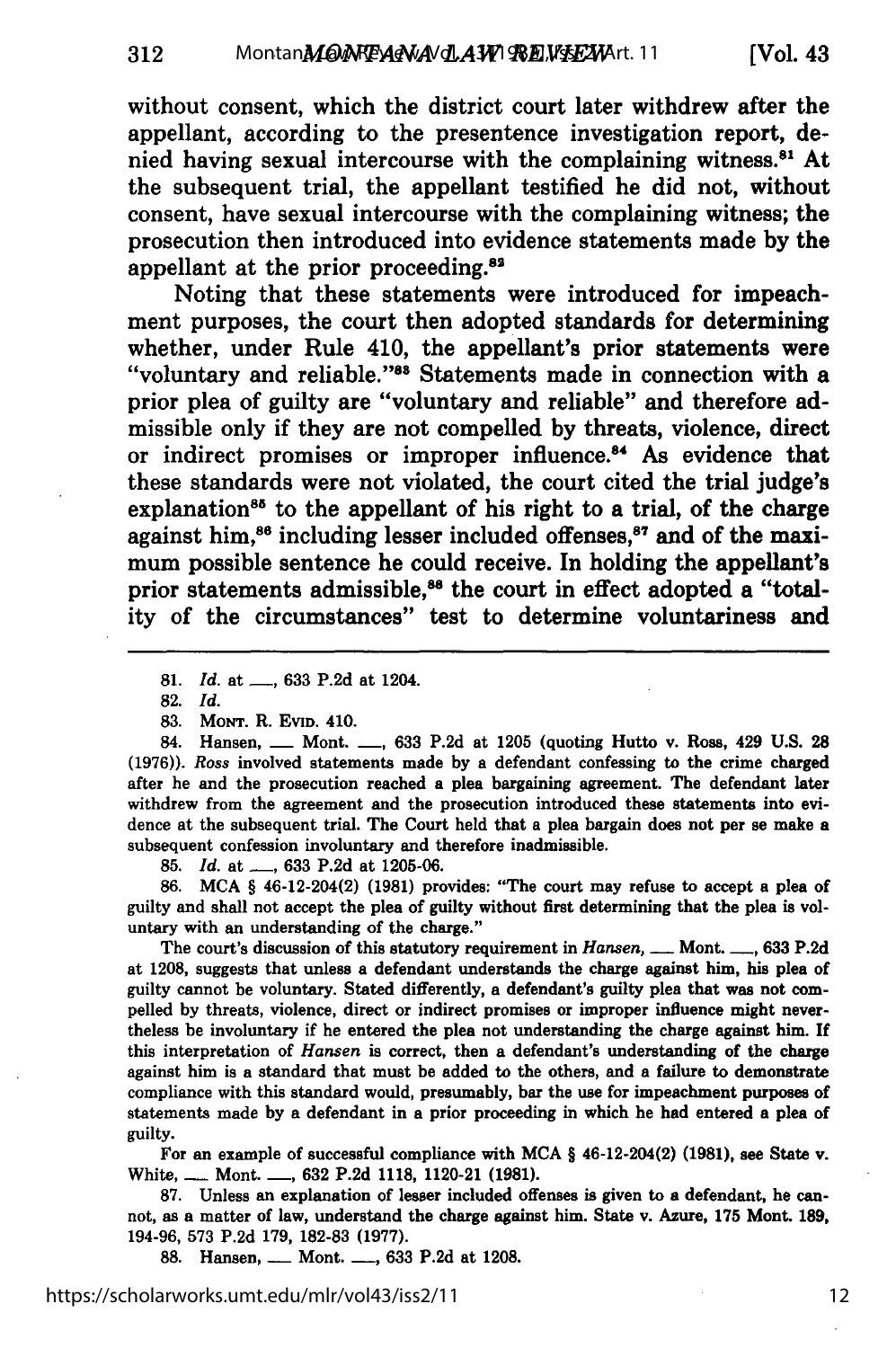reliability.

Additionally, *Hansen* expressly endorses the policy, stated in the Commission Comment to Rule 410, of penalizing a defendant who would abuse the plea bargain process **by** contradicting at trial earlier statements made **by** him in connection with a plea of guilty that he later withdraws. <sup>89</sup>

# V. **EXPERT TESTIMONY: RULES** 701-705

Relying on a test announced in a case pre-dating the adoption of the Rules of Evidence, the Montana Supreme Court in *State v. Howard"* imposed a new limitation on the subject matter about which an expert may testify.<sup>91</sup>

The appellant in *Howard* was convicted of aggravated assault and kidnapping after having been charged with attempted homicide, aggravated kidnapping and sexual intercourse without consent.<sup>92</sup> The physician who examined the victim testified regarding the nature and extent of the victim's injuries. The physician also stated, over appellant's objection, his opinion of what the victim's assailant intended to do. He testified "that somebody tried to murder her."93

Noting that Rule 704<sup>94</sup> makes "otherwise admissible" expert testimony unobjectionable, even though it may address a question to be decided **by** a jury, the court nevertheless found that the district court erred in admitting the physician's opinion.<sup>95</sup> Quoting *State v. Campbell*,<sup>96</sup> the court reasoned<sup>97</sup> that the jury was as ca-

**90. -** Mont. **\_ 637** P.2d **15 (1981).**

**91.** MoNT. R. Evm. **702** provides:

**If** scientific, technical, or other specialized knowledge will assist the trier of fact to understand the evidence or to determine a fact in issue, a witness qualified as an expert **by** knowledge, skill, experience, training, or education, may testify thereto in the form of an opinion or otherwise.

**92.** Howard, **-** Mont. **-, 637 P.2d** at **16.**

**93.** *Id.* at **-, 637 P.2d** at **17.**

94. MONT. R. EVID. 704 provides: "Testimony in the form of an opinion or inference otherwise admissible is not objectionable because it embraces. an ultimate issue to be decided **by** the trier of fact."

**95.** Howard, **-** Mont. **-, 637 P.2d** at **17-18.** The error was harmless because in convicting the defendant of lesser included offenses the jury did not rely on the physician's testimony regarding intent.

**96.** 146 Mont. **251, 258,** 405 **P.2d 978, 983 (1965).** The *Campbell* court stated: The basic rule on the admissibility of expert opinion is whether the subject is one of such common knowledge that men of ordinary education could reach a conclusion as intelligently as the witness, or whether the matter is sufficiently beyond common experience that the opinion of an expert would assist the trier of fact.

313

**<sup>89.</sup>** *Id.* at **-, 633** P.2d at 1204, 1207. The court quoted extensively from MoNT. R. Evm. 410, Commission Comment, and relied almost exclusively on it in holding the defendant's earlier statements admissible.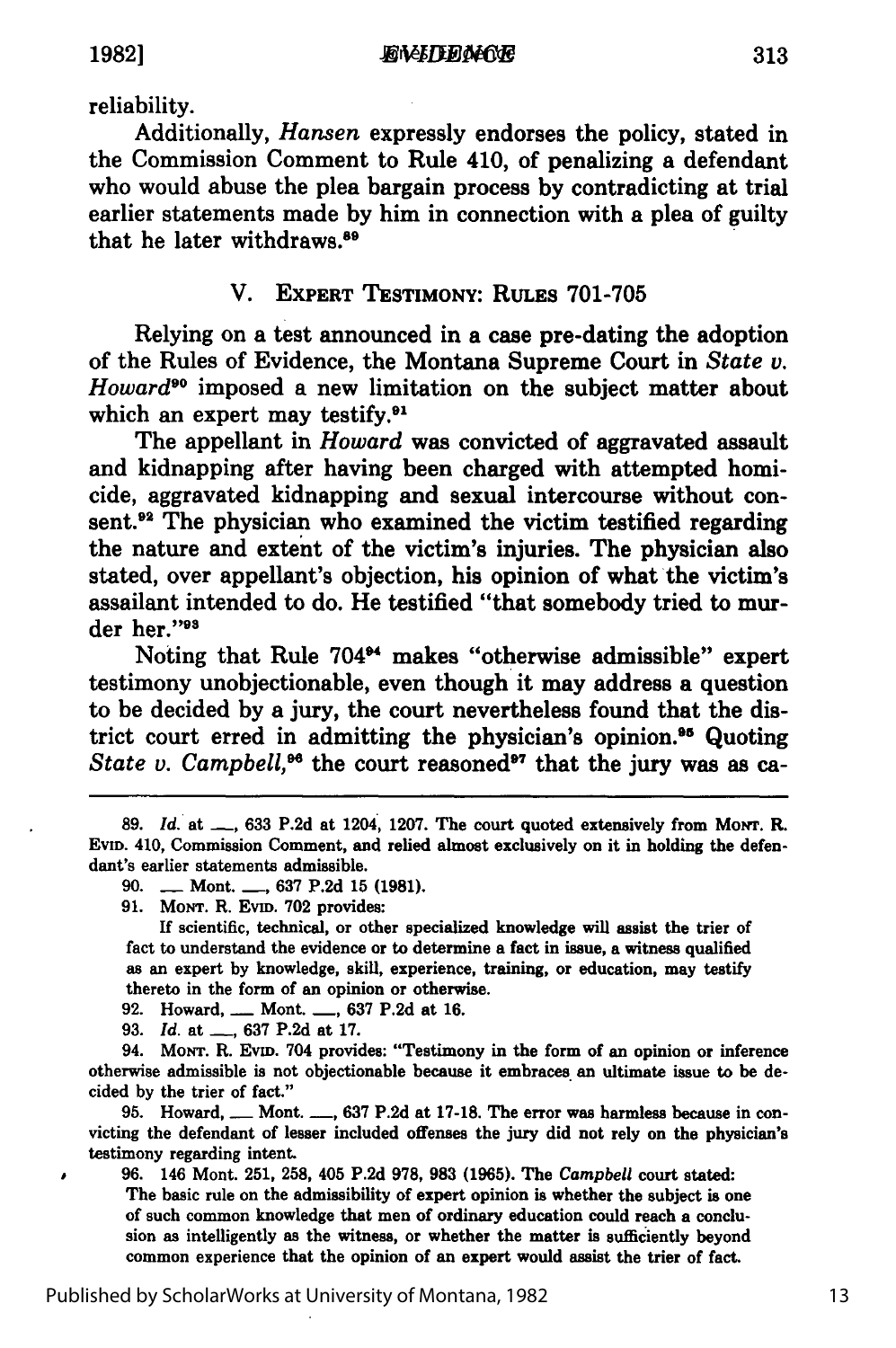pable as the witness to infer the intent of the victim's assailant from the nature and extent of her injuries.<sup>98</sup> While the rule followed in *Howard* is consistent with prior Montana case law, the court limited the subject matter of a physician's opinion. An opinion of an assailant's intent based on an examination of the injuries sustained **by** his victim is not a proper subject for expert testimony.

The court, apparently for the first time since the adoption of the Rules of Evidence, also indicated the bases on which an expert may give opinion testimony.<sup>99</sup> In *State v. Close*,<sup>100</sup> the appellant argued that the district court should have sustained his objection to allowing a pathologist to state his opinion on how the blows that killed the victim were administered. The pathologist based his opinion on photographs which were taken out of his presence.<sup>10</sup> Reasoning that the pathologist was an expert, the court held that he could base his opinion regarding the fatal blows on "actual observations, photographs and other tests."102

#### VI. PRIOR **INCONSISTENT STATEMENT:** RULE **801**

Although *State v. Fitzpatrick'03* appeared to settle the meaning and application of Rule  $801(d)(1)(A)$ ,<sup>104</sup> the Montana Supreme Court in *State v. White Water*<sup>105</sup> clarified the broad language in its

**99. MoNT.** R. **EvID. 703** provides:

The facts or data in a particular case upon which an expert bases an opinion or inference may be those perceived **by** or made known to him at or before the hearing. If of a type reasonably relied upon **by** experts in a particular field in forming opinions or inferences upon the subject, the facts or data need not be admissible in evidence.

Although the appellant challenged the basis of the pathologist's opinion, the court neither relied on nor cited MoNT. R. EVID. 703.

100. **--- Mont. --, 623 P.2d 940 (1981).** 

**101.** *Id.* at **-, 623 P.2d** at 946.

102. *Id.* Given the appellant's argument and the court's ruling, *Close* is authority for the meaning of MoNT. R. EvID. **703** and is consistent with prior Montana law. MoNT. R. **EvID. 703,** Commission Comment.

**103. -** Mont. **-, 606 P.2d** 1343 **(1980).**

104. **MONT.** R. **EVD. 801** provides in part: **A** statement is not hearsay **if: (1)** Prior statement **by** witness. The declarant testifies at the trial or hearing and is subject to crossexamination concerning the statement, and the statement is **(A)** inconsistent with his testimony. **.. "**

105. **-** Mont. -, 634 P.2d 636 (1981).

https://scholarworks.umt.edu/mlr/vol43/iss2/11

<sup>(</sup>citations omitted).

**<sup>97.</sup>** Howard, \_\_ Mont. **\_\_, 637 P.2d** at **17.**

**<sup>98.</sup>** *Compare* Leybold v. Foxx Butte Theater Corp., **103** Mont. **232, 62 P.2d 223 (1936)** (safety of swinging doors not a matter for expert testimony) *and* Ployhar v. Board of Trustees of Missoula, **-** Mont. **-, 609 P.2d 1226 (1980)** (only if cause of accident is complex or beyond common experience may witness give opinion testimony).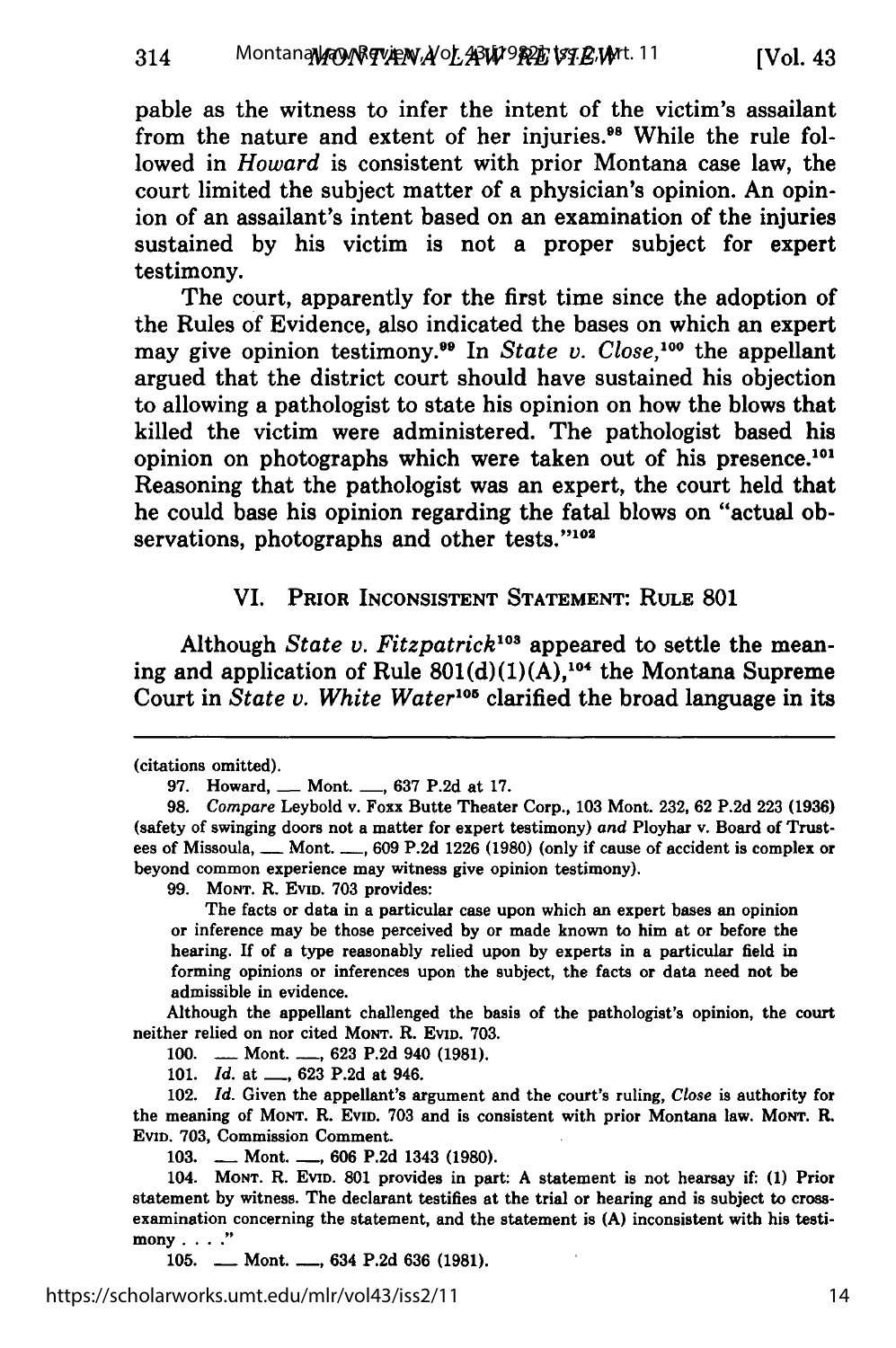holding in *Fitzpatrick*,<sup>106</sup> regarding the admissibility of a prior inconsistent statement as substantive evidence. Additionally, the court stated, in dictum, that Rule  $801(d)(1)(A)$  imposes a "sufficiency limitation" that precludes a criminal convition, if the only evidence supporting the conviction is a prior inconsistent statement.<sup>107</sup>

The respondent in *White Water* was charged with sexual intercourse without consent.108 The only evidence in support of one element of the offense<sup>109</sup> was an unsworn statement taken by the sheriff in the presence of a state-employed social worker during an interview with the alleged victim.110 In her testimony at the jury trial, the alleged victim repudiated the assertions she allegedly made in the statement.<sup>111</sup> Both the sheriff and the social worker testified that the alleged victim made the assertions recorded in the statement.<sup>112</sup> At the close of the State's case, the trial judge dismissed the charge, reasoning that because the alleged victim had repudiated the assertions contained in the statement there was no evidence to prove one of the elements of the offense.<sup>113</sup>

The Montana Supreme Court affirmed the dismissal holding that **"[a]n** unreliable prior inconsistent statement should not be the sole, substantive evidence upon which a jury should be allowed to base guilt."<sup>114</sup> The alleged victim in White Water has a "learning disability" and was "somewhat susceptible to agree with suggestions made to her when she cannot clearly verbalize her thoughts."115

The court in *Fitzpatrick* held that a prior inconsistent statement is admissible as substantive evidence, if the declarant is subject to cross-examination while testifying at a trial.<sup>116</sup> The court's holding in *White Water* appears to make reliability,<sup>117</sup> at least in a

**110.** *Id.*

111. *Id.* at \_\_, 634 P.2d at 637.

112. *Id.* at \_\_, 634 P.2d at 638.

**113.** *Id.* at **-,** 634 **P.2d** at **637;** *see* **MCA** § 46-16-403 **(1981)** (motion to dismiss).

114. *Id.* at \_\_, 634 P.2d at 638.

**115.** *'d.*

116. Fitzpatrick, <u>**\_\_ Mont. \_\_, 606** P.2d at 1349.</u>

117. The court's analysis of Rule **801(d)(1)(A)** suggests that reliability has always been a precondition to the admissibility of a prior inconsistent statement. "'In many cases, the inconsistent statement is more likely to be true than the testimony of the witness at trial because it was made nearer in time to the matter to which it relates and is less likely to be

Published by ScholarWorks at University of Montana, 1982

**<sup>106.</sup>** *See generally* Survey, *supra* note **65,** at **364-65.**

**<sup>107.</sup>** White Water, **-** Mont. **-,** 634 **P.2d** at **639.**

**<sup>108.</sup>** *Id.* at **-,** 634 **P.2d** at **637.** *See* **MCA** §§ 45-2-101(61), **45-5-503 (1981).**

**<sup>109.</sup>** The element was penetration and the alleged victim allegedly stated during the interview that the respondent penetrated her vagina with his finger. Id. at <sub>-,</sub> 634 P.2d at **637-38.**